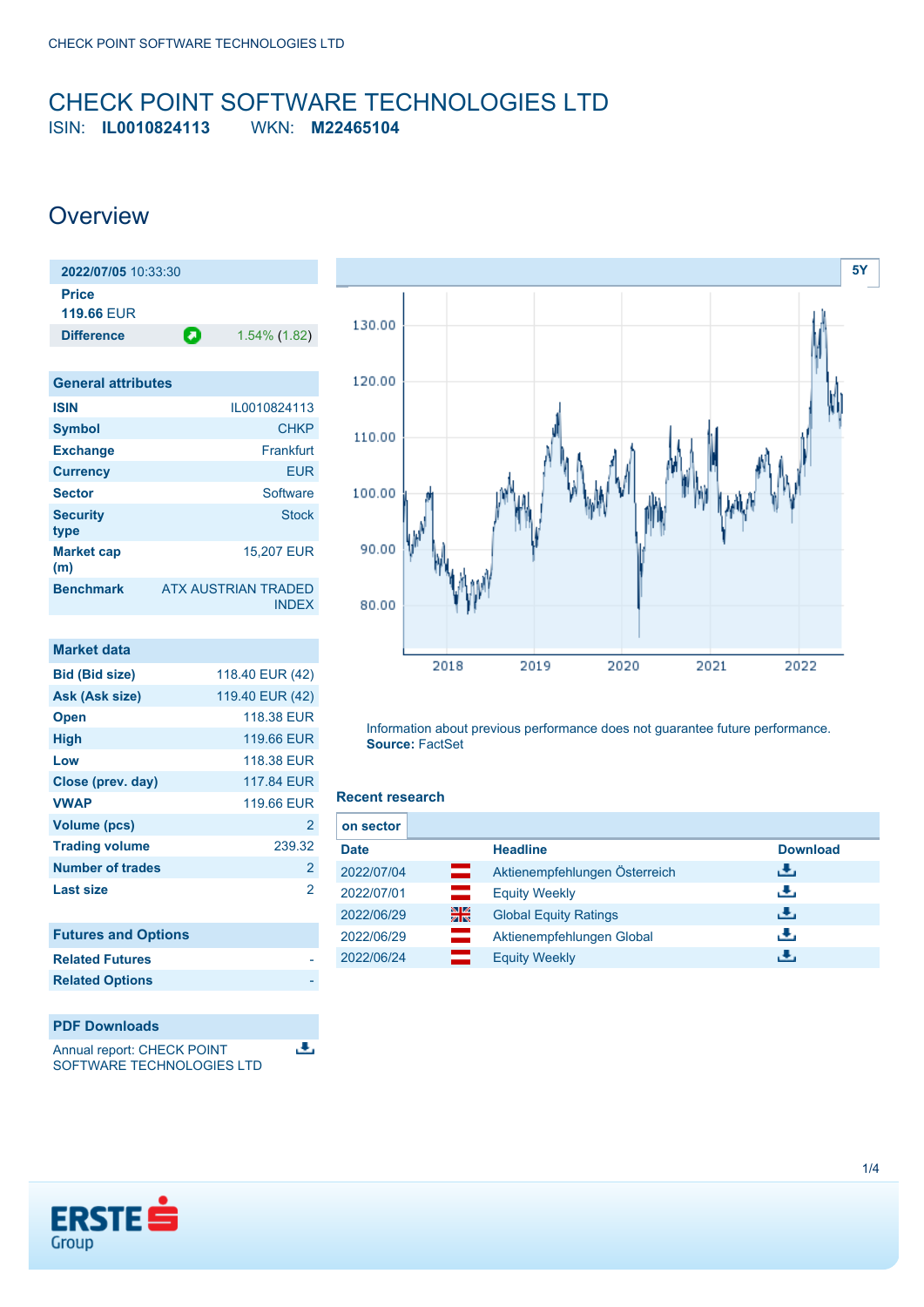# Details

**2022/07/05** 10:33:30 **Price 119.66** EUR

**Difference 1.54% (1.82)** 

| <b>General attributes</b> |                                     |
|---------------------------|-------------------------------------|
| <b>ISIN</b>               | IL0010824113                        |
| <b>Symbol</b>             | <b>CHKP</b>                         |
| <b>Exchange</b>           | Frankfurt                           |
| <b>Currency</b>           | <b>FUR</b>                          |
| <b>Sector</b>             | Software                            |
| <b>Security</b><br>type   | <b>Stock</b>                        |
| <b>Market cap</b><br>(m)  | <b>15,207 EUR</b>                   |
| <b>Benchmark</b>          | ATX AUSTRIAN TRADED<br><b>INDFX</b> |

| Market data             |                 |
|-------------------------|-----------------|
| <b>Bid (Bid size)</b>   | 118.40 EUR (42) |
| Ask (Ask size)          | 119.40 EUR (42) |
| <b>Open</b>             | 118.38 EUR      |
| <b>High</b>             | 119.66 EUR      |
| Low                     | 118.38 FUR      |
| Close (prev. day)       | 117,84 EUR      |
| <b>VWAP</b>             | 119.66 EUR      |
| <b>Volume (pcs)</b>     | 2               |
| <b>Trading volume</b>   | 239.32          |
| <b>Number of trades</b> | $\overline{2}$  |
| Last size               | 2               |

|                   | 6M        | 1Y        | <b>3Y</b> |
|-------------------|-----------|-----------|-----------|
| <b>Perf</b> (%)   | $+14.80%$ | $+19.15%$ | $+10.79%$ |
| Perf (abs.)       | $+15.19$  | $+18.94$  | $+11.48$  |
| <b>Beta</b>       | 0.03      | 0.03      | 0.26      |
| <b>Volatility</b> | 39.65     | 31.35     | 31.12     |



Information about previous performance does not guarantee future performance. **Source:** FactSet

| <b>Price data</b>                           |                         |
|---------------------------------------------|-------------------------|
| Ø price 5 days   Ø volume 5 days (pcs.)     | 115.89 EUR (8)          |
| Ø price 30 days   Ø volume 30 days (pcs.)   | 116.11 EUR (42)         |
| Ø price 100 days   Ø volume 100 days (pcs.) | 120.97 EUR (88)         |
| Ø price 250 days   Ø volume 250 days (pcs.) | 110.32 EUR (98)         |
| <b>YTD High   date</b>                      | 135.10 EUR (2022/03/03) |
| <b>YTD Low   date</b>                       | 99.82 EUR (2022/01/06)  |
| 52 Weeks High   date                        | 135.10 EUR (2022/03/03) |
| 52 Weeks Low   date                         | 94.98 EUR (2021/12/03)  |

| All listings for CHECK POINT SOFTWARE TECHNOLOGIES LTD |                |                   |                        |                                 |                     |
|--------------------------------------------------------|----------------|-------------------|------------------------|---------------------------------|---------------------|
| Exchange $\Box$                                        | <b>Date</b>    | <b>Time Price</b> |                        | <b>Trading volume</b><br>(mio.) | Number of<br>trades |
| <b>Vienna Stock</b><br>Exchange                        | 2022/07/<br>05 |                   | 09:05 119.22 EUR 0.00  |                                 | 1                   |
| Tradegate                                              | 2022/07/<br>05 |                   | 13:09 120.04 EUR 0.02  |                                 | 9                   |
| <b>Stuttgart</b>                                       | 2022/07/<br>05 |                   | 08:03 118.62 EUR 0.00  |                                 | 1                   |
| Nasdag                                                 | 2022/07/<br>01 |                   | 22:00 123.83 USD 78.76 |                                 | 12,469              |
| Munich                                                 | 2022/07/       |                   | 08:06 118.62 EUR 0.00  |                                 | 1                   |

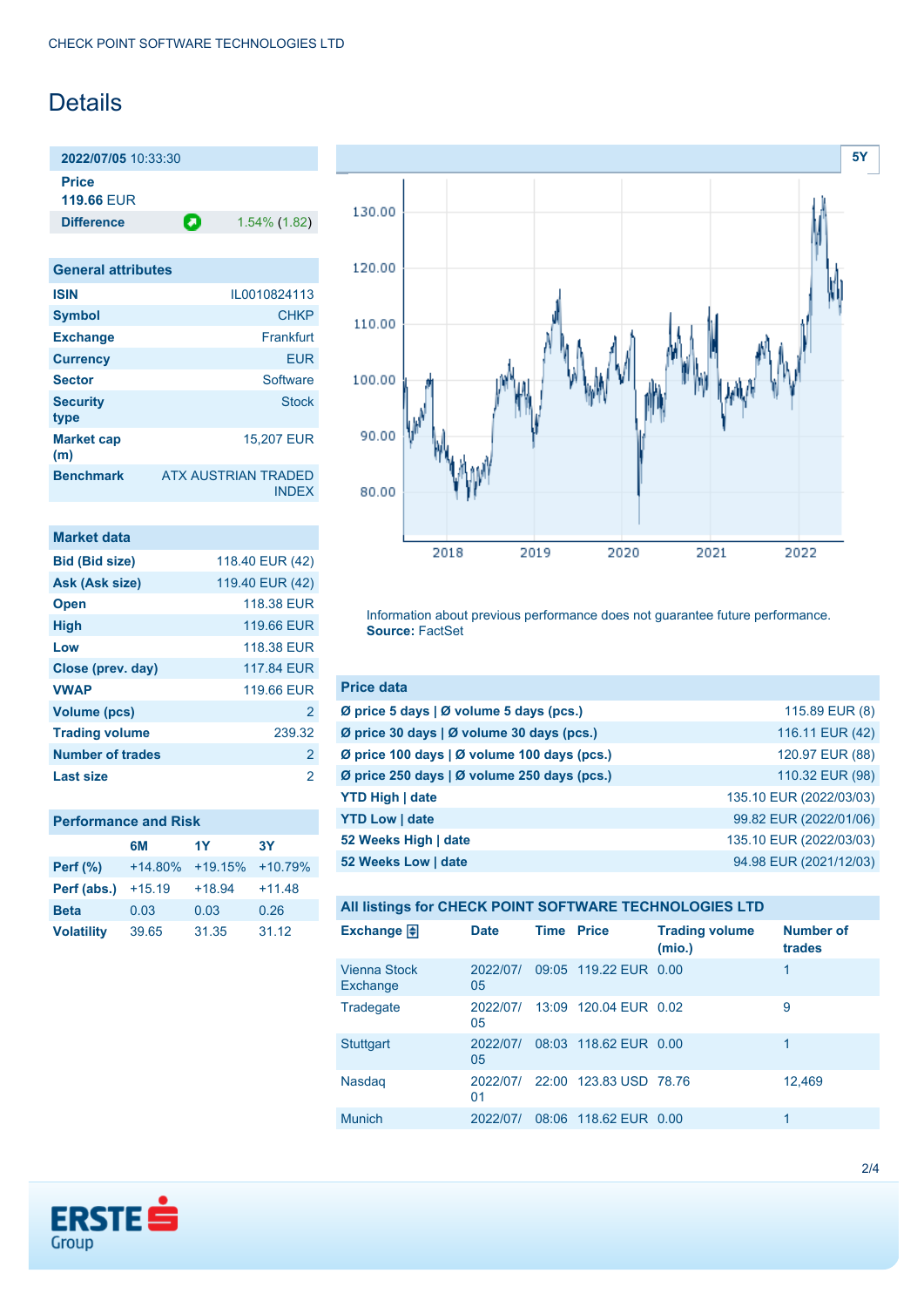|                                 | 05             |                       |   |
|---------------------------------|----------------|-----------------------|---|
| <b>London Stock</b><br>Exchange | 2022/03/<br>30 | 16:26 139.74 USD 0.00 | 1 |
| Hanover                         | 2022/07/<br>05 | 08:01 118.22 EUR 0.00 | 1 |
| Hamburg                         | 2022/07/<br>05 | 08:01 118.22 EUR 0.00 |   |
| Frankfurt                       | 2022/07/<br>05 | 10:33 119.66 EUR 0.00 | 2 |
| <b>Duesseldorf</b>              | 2022/07/<br>05 | 14:01 118.32 FUR 0.00 | 8 |
| <b>Berlin</b>                   | 2022/07/<br>05 | 13:21 119.42 EUR 0.00 | 8 |